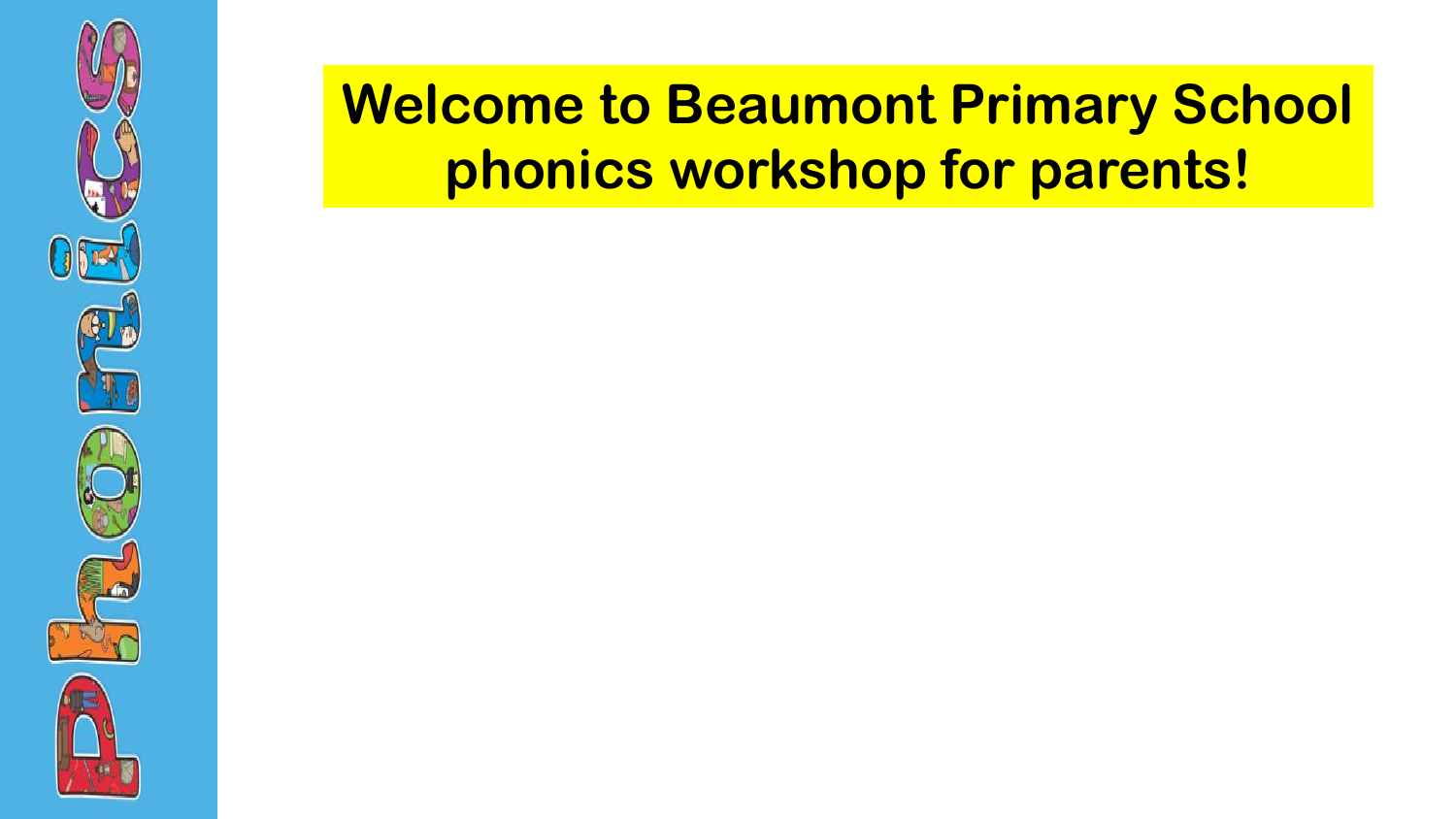

**Once your child knows the 40 + phonemes in the English language they will be able to read any words that adhere to these rules. They might not, however, understand them! (e.g. cure) It is therefore important to discuss vocabulary with your child when you hear them read.**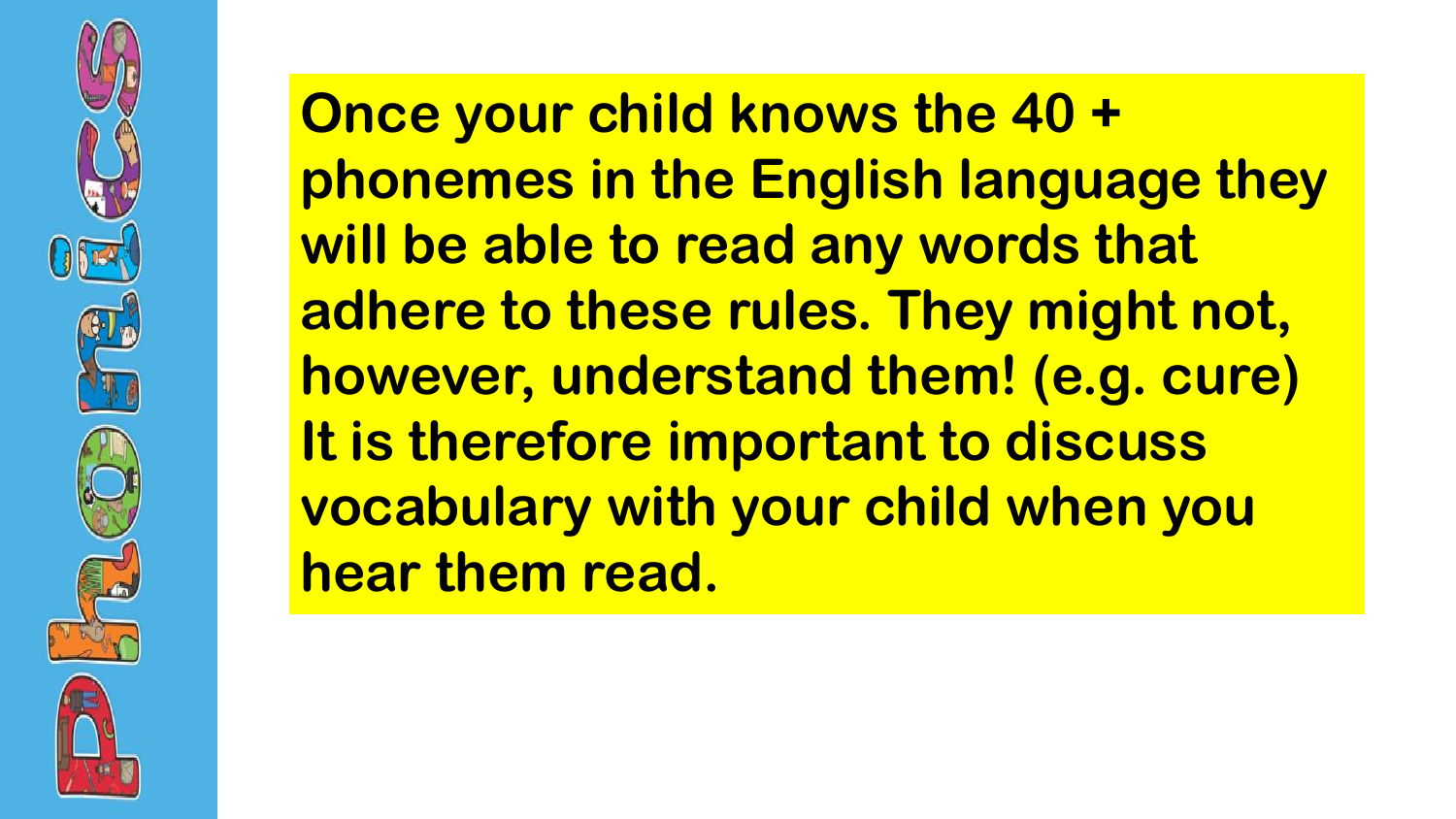

# **Task:**

**Which of these words do you think your child would know the meaning of? Could they use it in a sentence of their own?**

**clout, obey, complete, barley, spear, lure, national, urgent, suction,…**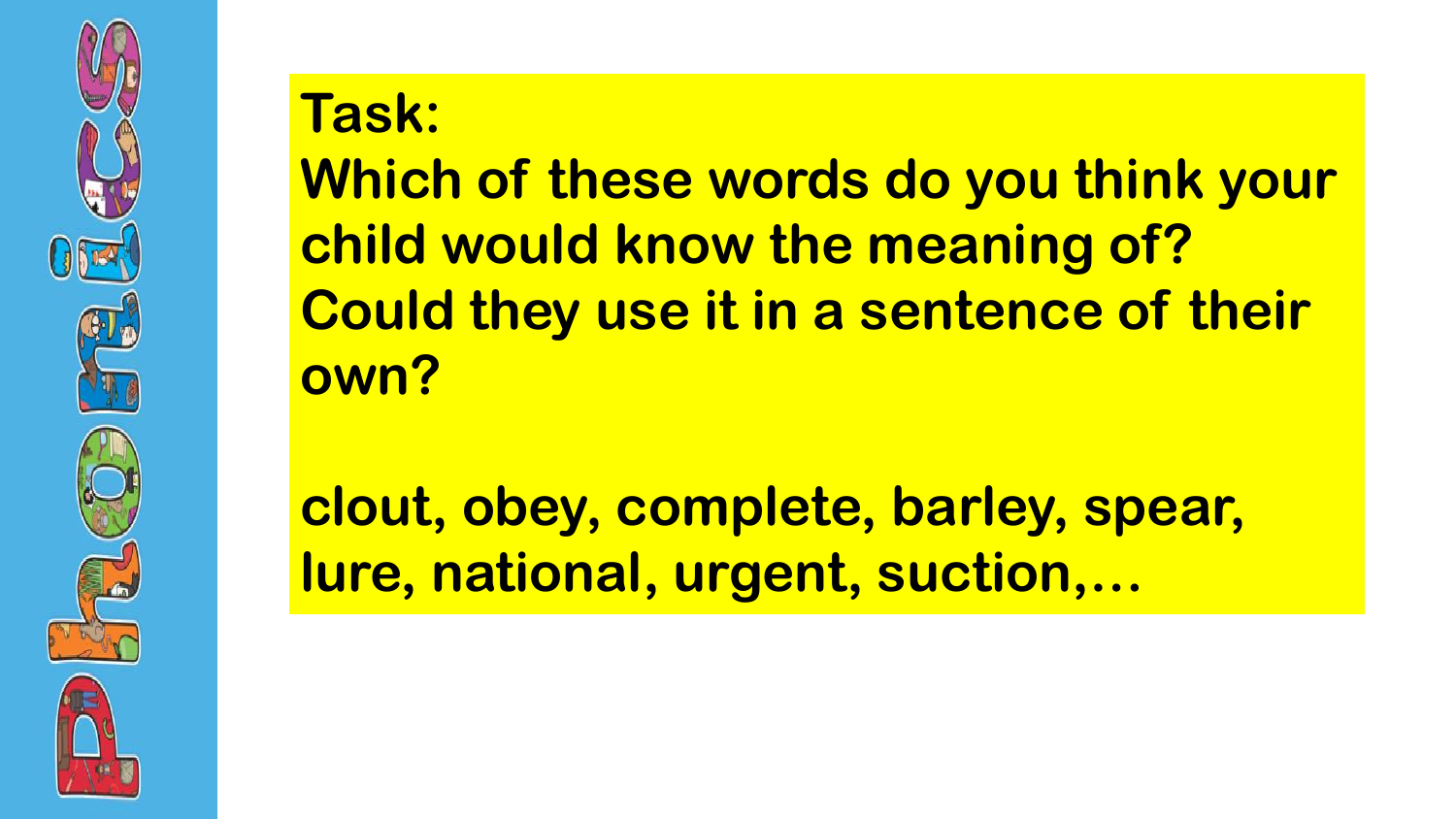

**There are a large number of common words that do not follow phonetic patterns and these need to be taught separately. At school we call these "tricky words".** 

**For example, the word 'even', if broken into known phonemes (e – v – e – n) and blended together would be incomprehensible, therefore it is "tricky".**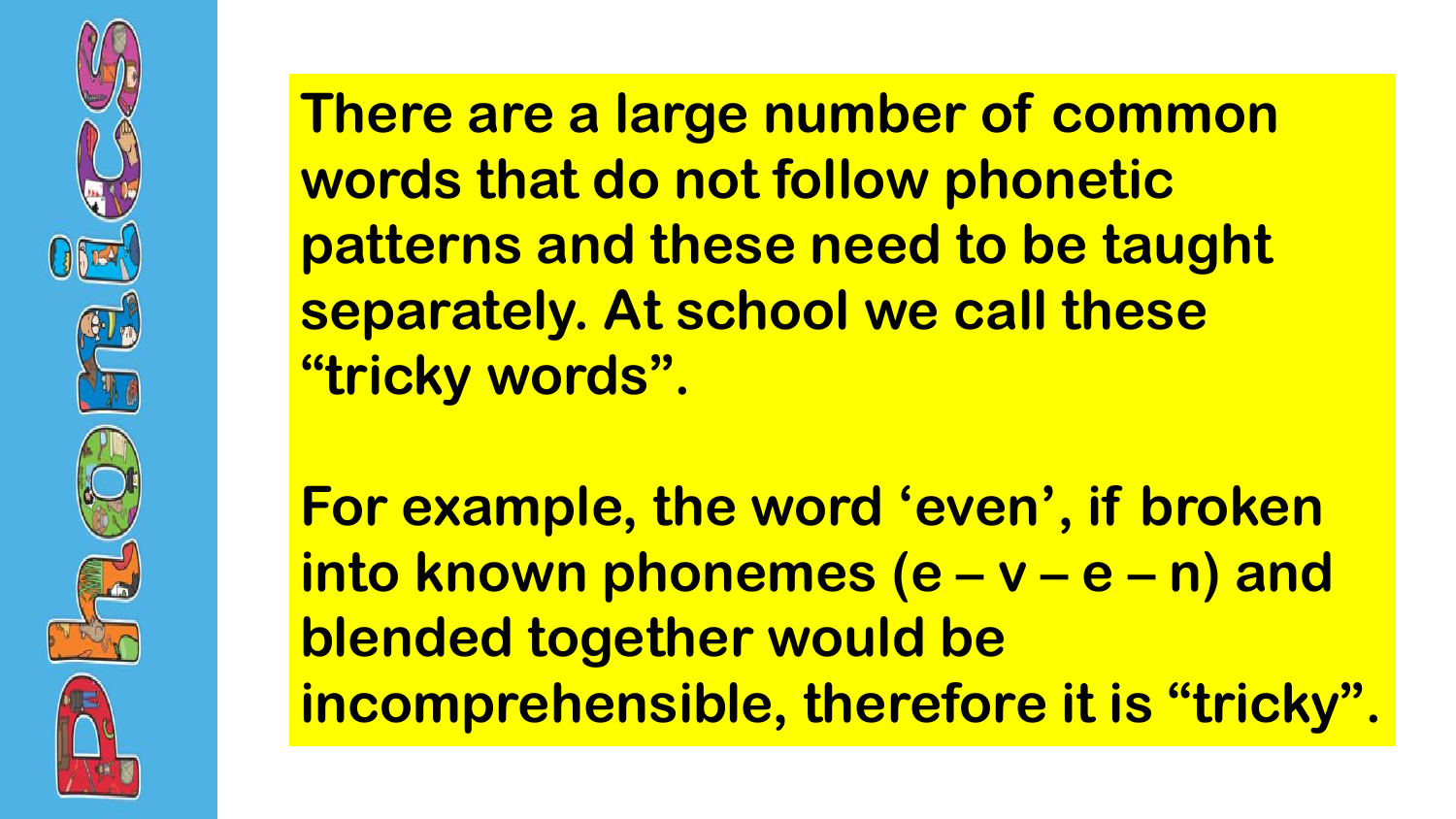

### **Task: tricky or not?**

**Which of these words are "tricky" and which are phonetic:**

**has, was, gone, said, saw, could, busy, again, mother, children?**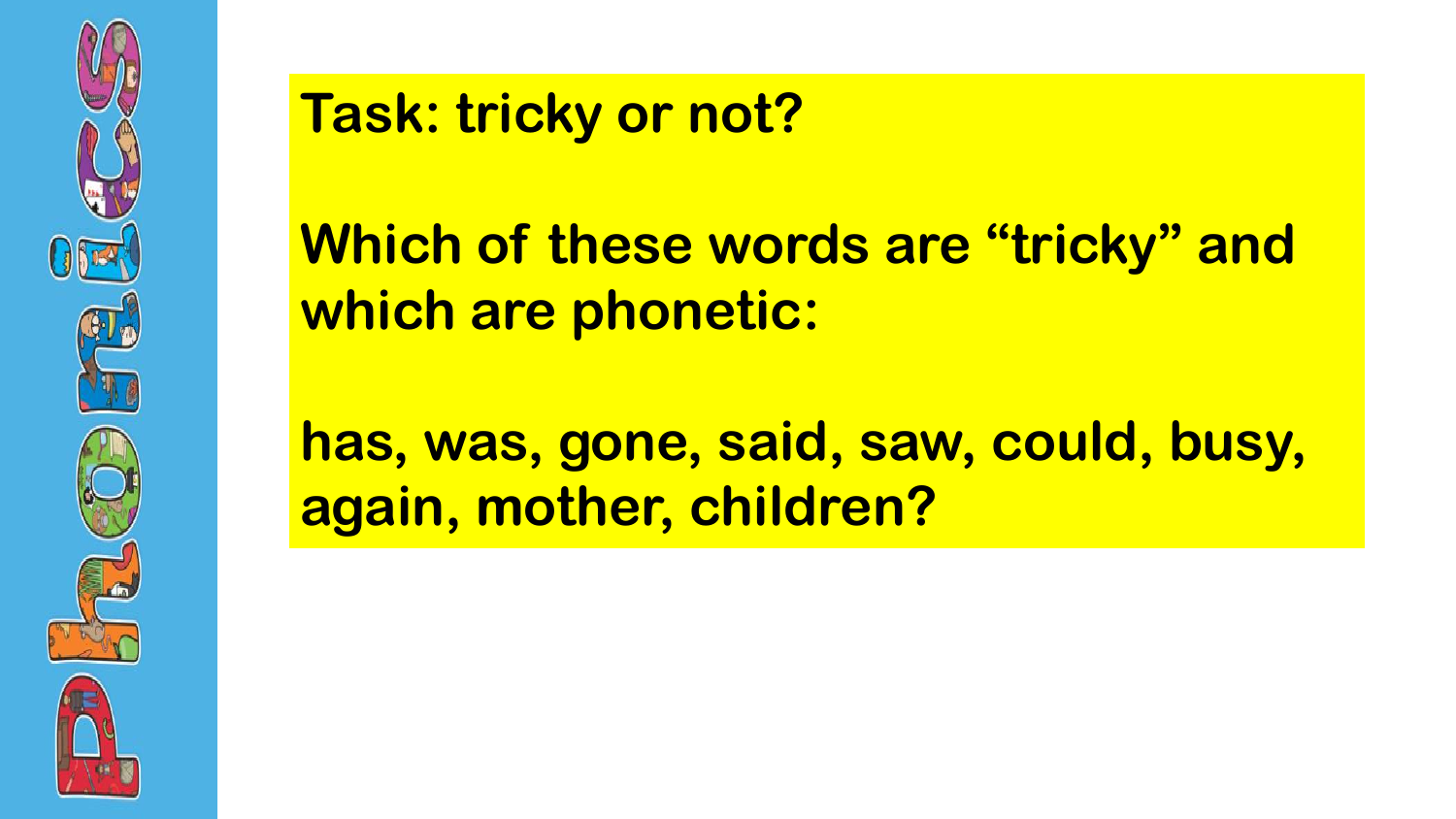

**Decoding (segmenting words into phonemes and blending these together to read the words) is only the start – the point of reading is to make sense of the text.**

**Reading COMPREHENSION should start from day one of reading (and even before decoding -> e.g. books with pictures only). THIS IS THE POINT OF READING!**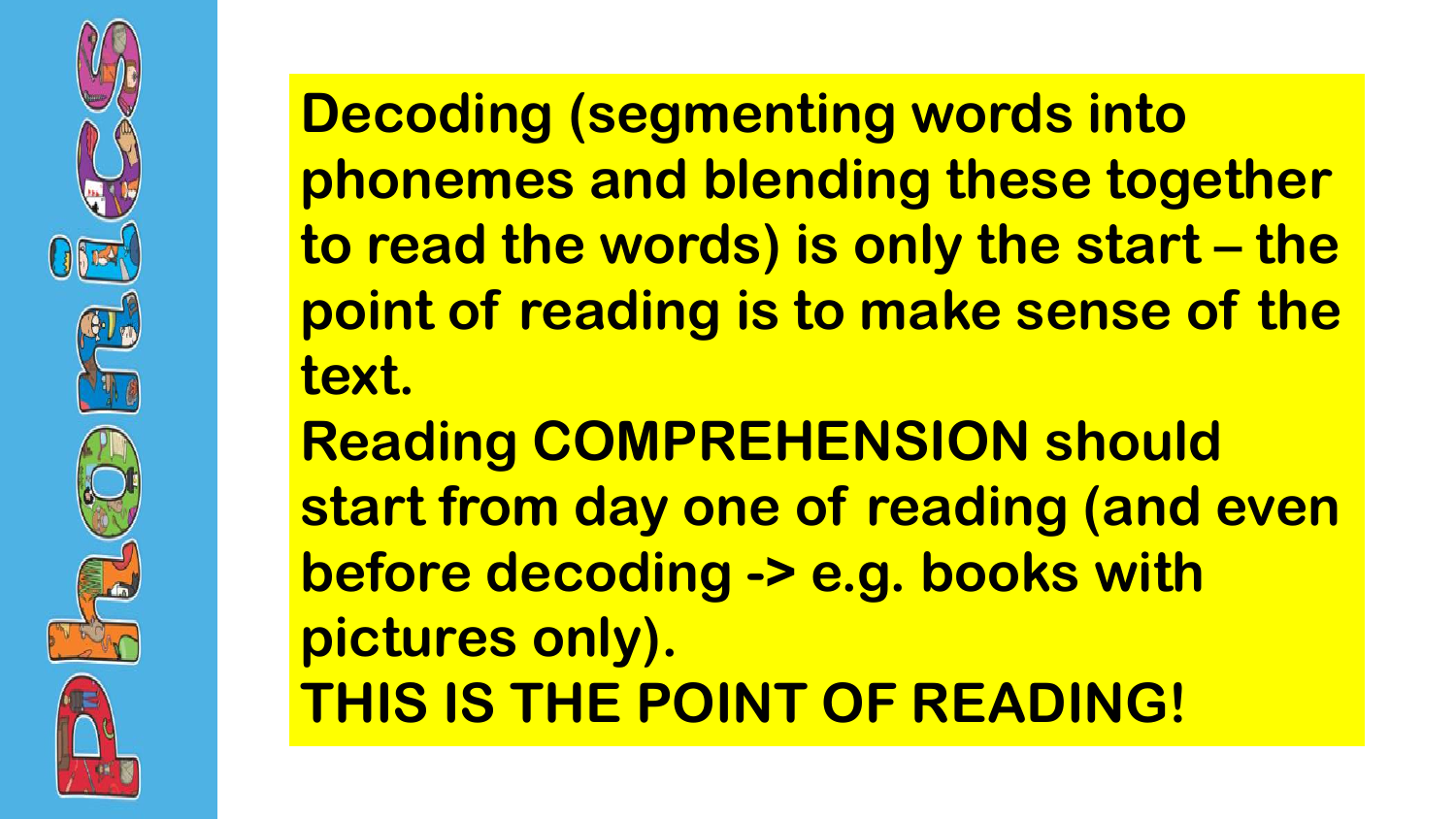

## **Task: What questions that aid comprehension could you ask about this picture?**

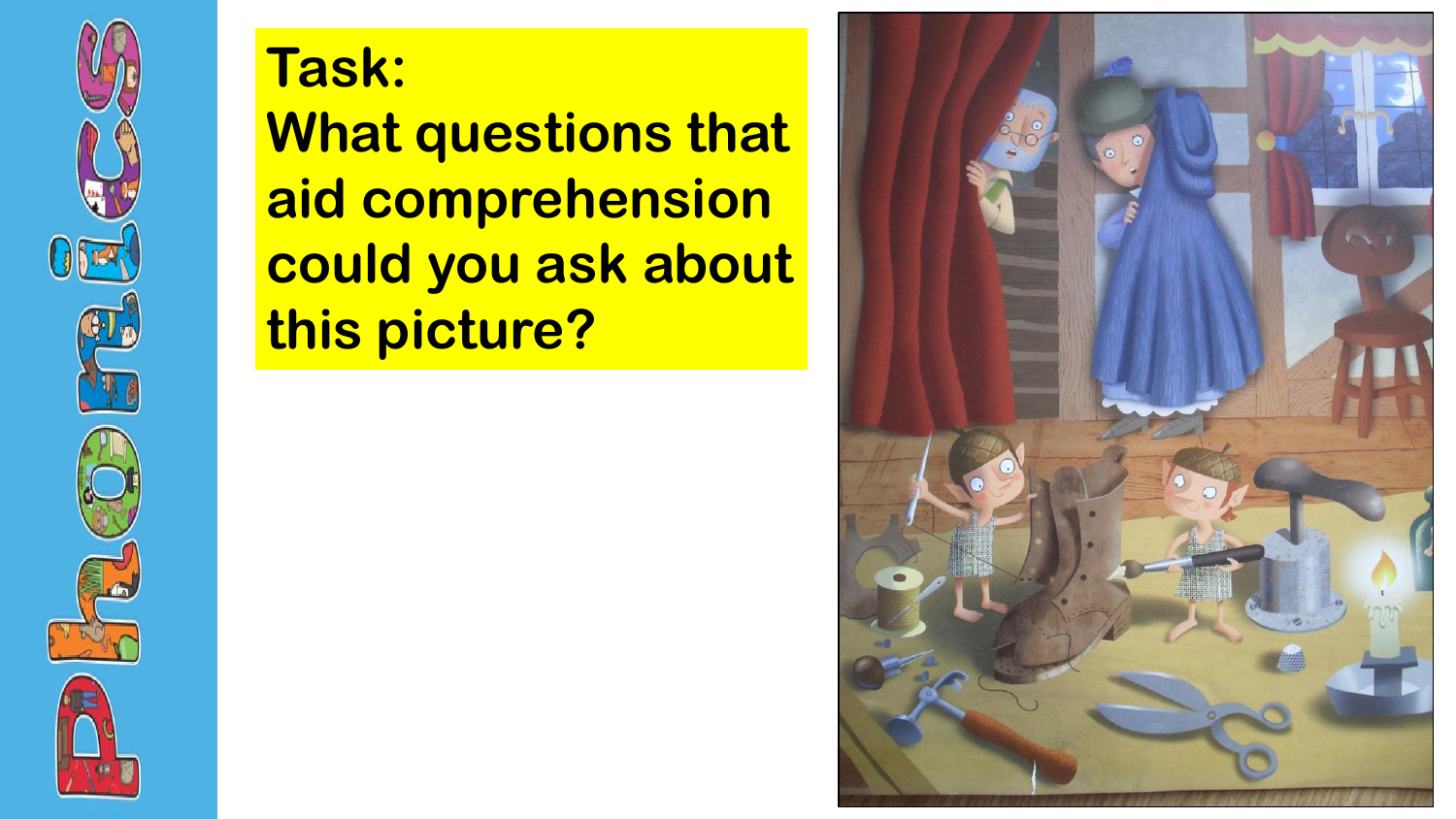**Children should also be using phonics to spell words when writing. They often forget to do this!** 

**This is still a useful skill even higher up in the school when they are expected to spell polysyllabic words like 'energetic', for example.**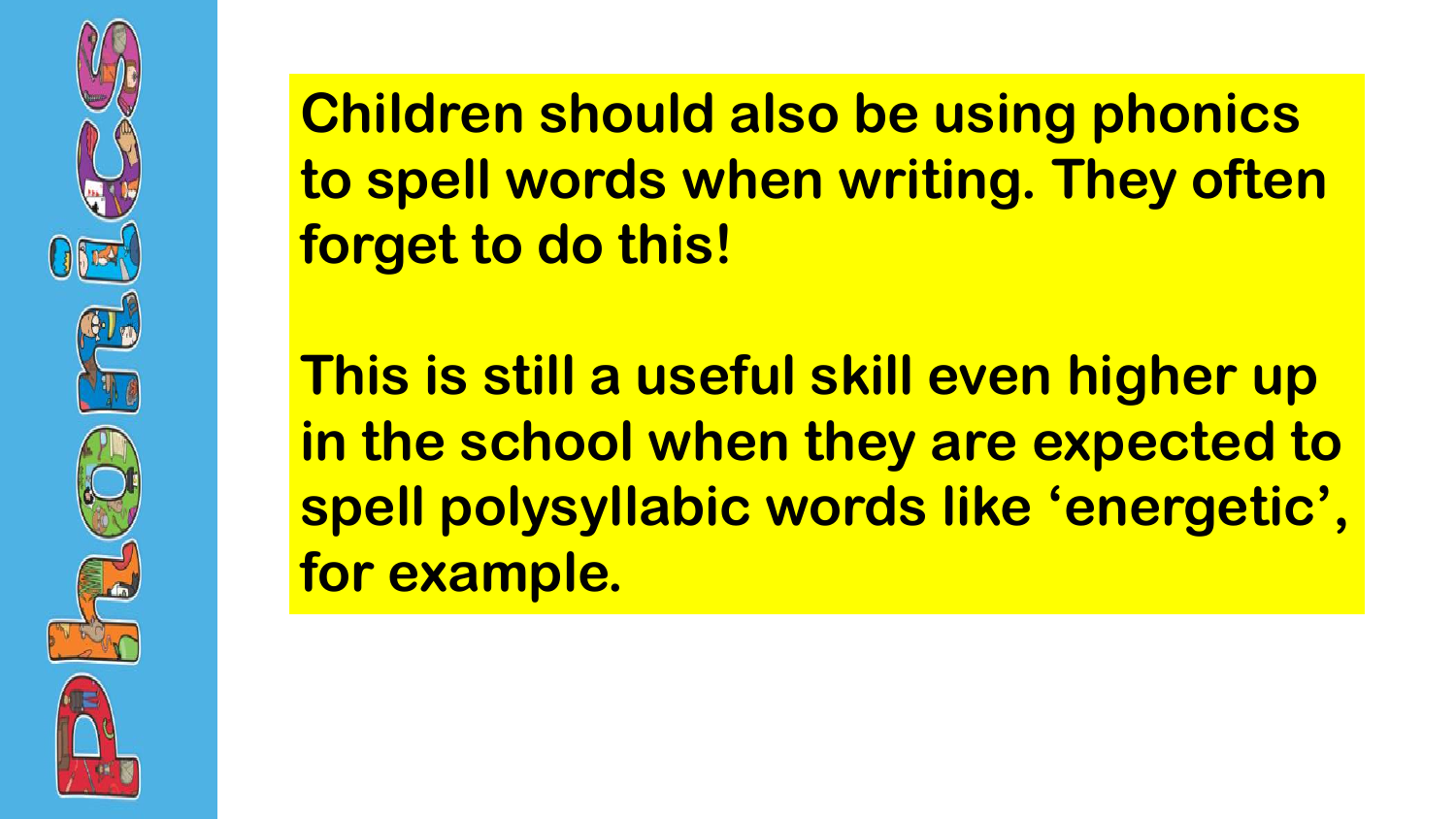

#### **Task:**



**Use your phonic knowledge (and "robot arms" - if feeling brave!) to spell the following words:** 

**What longer words can you think of that could be spelled correctly with the aid of phonics?**